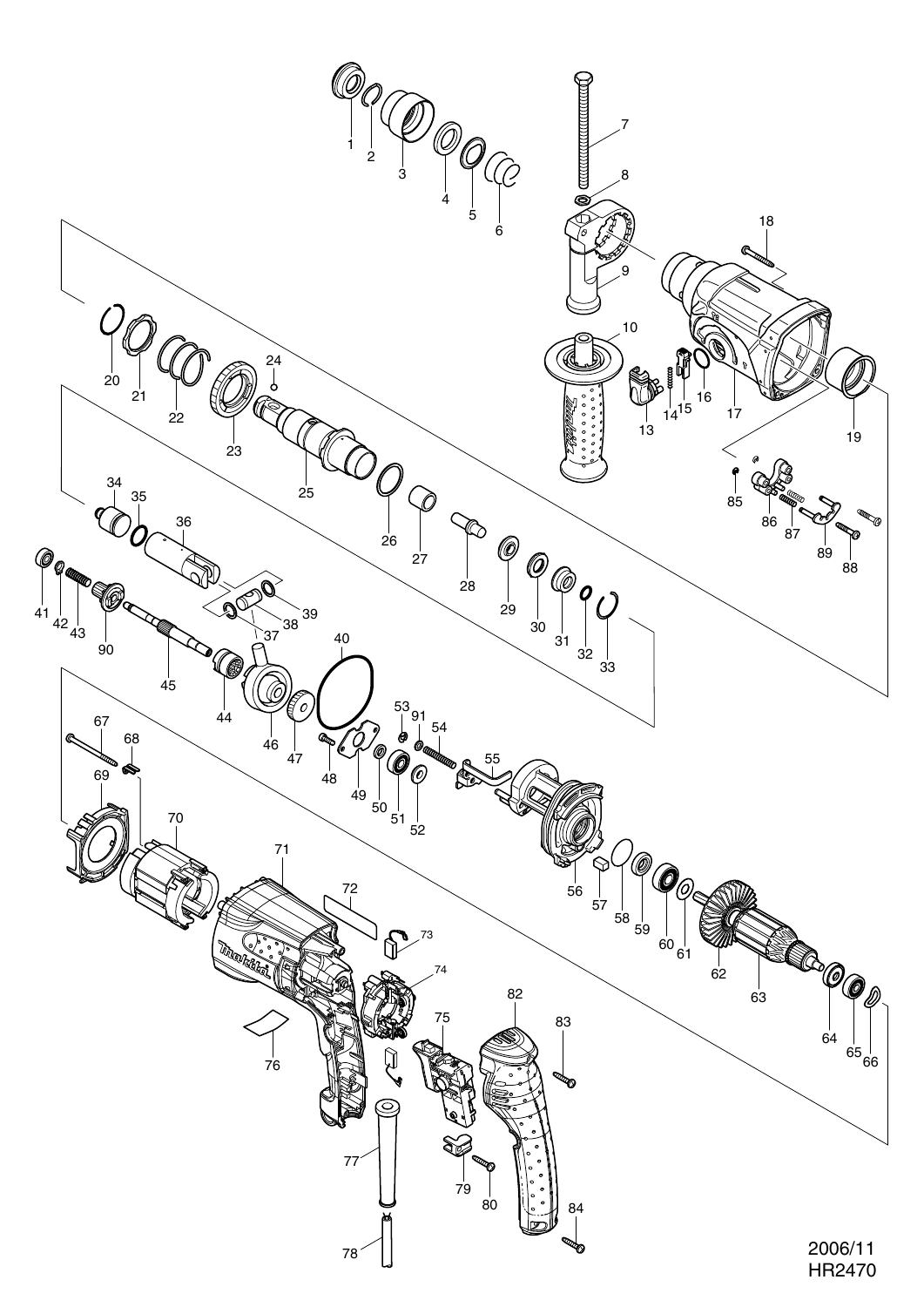|       | 1              | 286263-4 CAP 35   |                                      | 1 PC. |
|-------|----------------|-------------------|--------------------------------------|-------|
|       | $\overline{2}$ |                   | 233940-9 RING SPRING 19              | 1 PC. |
|       | 3              |                   | 417629-9 CHUCK COVER                 | 1 PC. |
|       | 4              | 257241-1 RING 21  |                                      | 1 PC. |
|       | 5              |                   | 345187-4 GUIDE WASHER                | 1 PC. |
|       | 6              |                   | 233916-6 CONICAL COMP. SPRING 21-29  | 1 PC. |
|       | 7              |                   | 921923-8 HEX. BOLT M8X120            | 1 PC. |
|       | 8              |                   | 345280-4 HEX. WASHER                 | 1 PC. |
|       | 9              |                   | 417630-4 GRIP BASE                   | 1 PC. |
|       | 10             |                   | 158057-6 GRIP 36 COMPLETE            | 1 PC. |
|       | 10             |                   | 931402-8 HEX. NUT M8                 | 1 PC. |
|       | 13             |                   | 162245-9 CHANGE LEVER                | 1 PC. |
|       | 14             |                   | 233459-8 COMPRESSION SPRING 3        | 1 PC. |
|       | 15             |                   | 419192-8 LOCK BUTTON                 | 1 PC. |
|       | 16             |                   | 213278-8 O RING 17                   | 1 PC. |
|       | 17             |                   | 158216-2 GEAR HOUSING COMPLETE       | 1 PC. |
|       | 17             |                   | 213965-9 OIL SEAL 25                 | 1 PC. |
|       | 18             |                   | 266351-3 TAPPING SCREW 4X35          | 4 PC. |
|       | 19             |                   | 153290-5 NEEDLE BEARING COMPLETE     | 1 PC. |
|       | 20             |                   | 233929-7 RING SPRING 29              | 1 PC. |
|       | 21             |                   | 267791-8 WASHER 31                   | 1 PC. |
|       | 22             |                   | 233401-9 COMPRESSION SPRING 32       | 1 PC. |
|       | 23             |                   | 227109-5 SPUR GEAR 51                | 1 PC. |
|       | 24             |                   | 216022-2 STEEL BALL 7.0              | 1 PC. |
|       | 25             |                   | 158217-0 TOOL HOLDER COMPLETE        | 1 PC. |
| 025-1 |                |                   | 158574-6 TOOL HOLDER COMPLETE        | 1 PC. |
|       | 26             |                   | 267229-3 FLAT WASHER 28              | 1 PC. |
|       | 27             | 331769-8 SLEEVE 9 |                                      | 1 PC. |
|       | 28             |                   | 324669-9 IMPACT BOLT                 | 1 PC. |
|       | 29             | 324402-9 RING 10  |                                      | 1 PC. |
|       | 30             |                   | 421955-0 CUSHION RING 13             | 1 PC. |
|       | 31             |                   | 324216-6 O RING CASE                 | 1 PC. |
|       | 32             |                   | 213073-6 O RING 9                    | 1 PC. |
|       | 33             |                   | 233917-4 RING SPRING 28              | 1 PC. |
|       | 34             | 324733-6 STRIKER  |                                      | 1 PC. |
|       | 35             | 213227-5          | <b>O RING 16</b>                     | 1 PC. |
|       | 36             |                   | 318132-2 PISTON CYLINDER             | 1 PC. |
|       | 37             |                   | 267104-3 FLAT WASHER 12              | 1 PC. |
|       | 38             |                   | 324215-8 PISTON JOINT                | 1 PC. |
|       | 39             |                   | 267104-3 FLAT WASHER 12              | 1 PC. |
|       | 40             | 213727-5          | O-RING 63                            | 1 PC. |
|       | 41             |                   | 211012-0 BALL BEARING 606ZZ          | 1 PC. |
|       | 42             |                   | 961003-8 RETAINING RING S-7          | 1 PC. |
|       | 43             |                   | 233343-7 COMPRESSION SPRING 7        | 1 PC. |
|       | 44             |                   | 331768-0 CLUTCH CAM                  | 1 PC. |
|       | 45             |                   | 324668-1 CAM SHAFT                   | 1 PC. |
|       | 46             |                   | 219014-0 SWASH BEARING 10            | 1 PC. |
|       | 47             |                   | 226656-3 HELICAL GEAR 26             | 1 PC. |
|       | 48             |                   | 266273-7 HEX. SOCKET HEAD BOLT M4X12 | 2 PC. |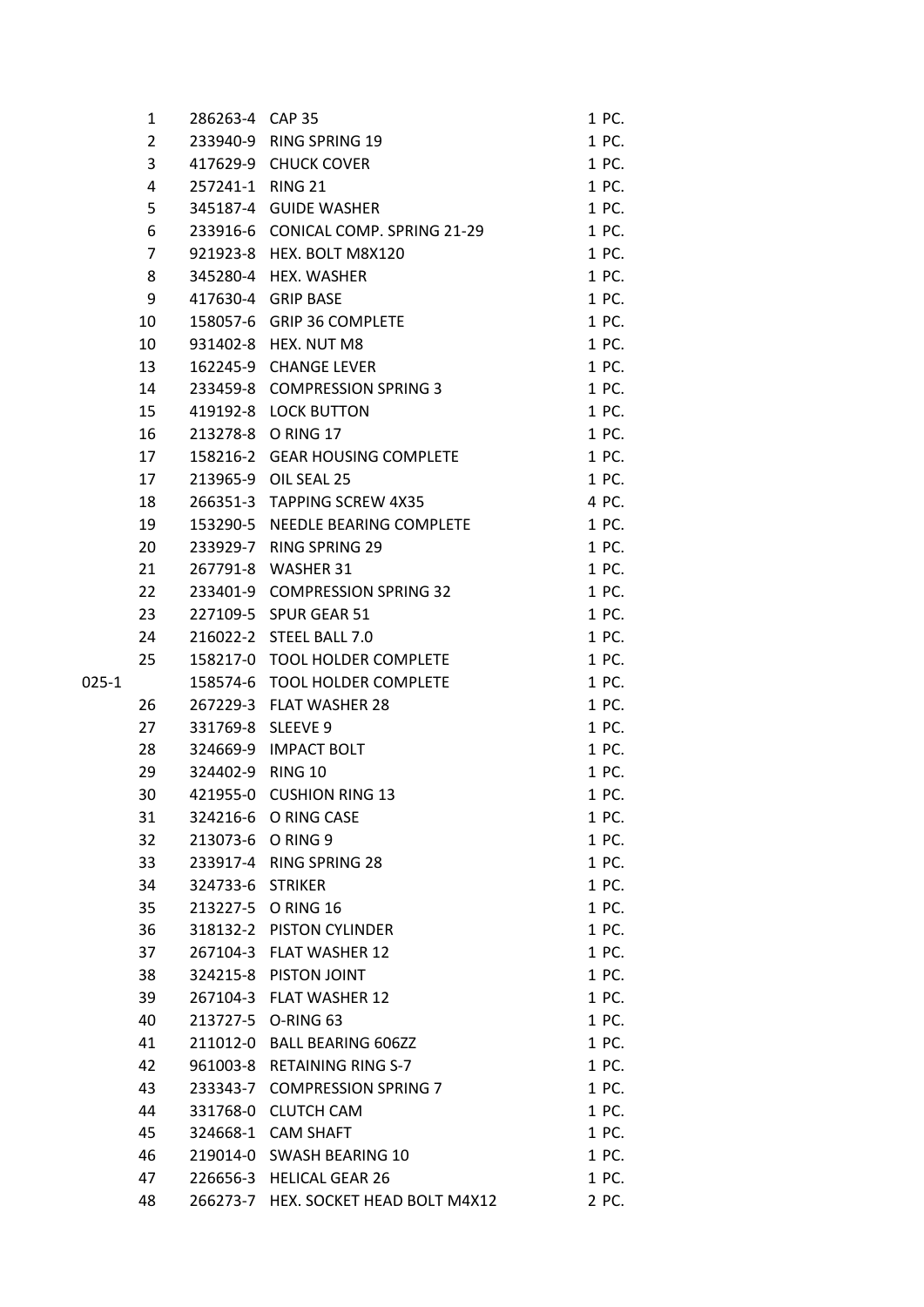|       | 49 |                 | 345179-3 BEARING RETAINER            | 1 PC.        |
|-------|----|-----------------|--------------------------------------|--------------|
|       | 50 |                 | 267234-0 FLAT WASHER 8               | 1 PC.        |
|       | 51 |                 | 211032-4 BALL BEARING 608ZZ          | 1 PC.        |
|       | 52 | 324212-4 RING 8 |                                      | 1 PC.        |
|       | 53 |                 | 961011-9 STOP RING E-4               | 1 PC.        |
|       | 54 |                 | 233342-9 COMPRESSION SPRING 6        | 1 PC.        |
|       | 55 |                 | 345363-0 CHANGE PLATE                | 1 PC.        |
|       | 56 |                 | 158215-4 INNER HOUSING COMPLETE      | 1 PC.        |
|       | 57 | 443126-9 FELT   |                                      | 1 PC.        |
|       | 58 |                 | 213407-3 O RING 26                   | 1 PC.        |
|       | 59 |                 | 213077-8 OIL SEAL 10                 | 1 PC.        |
|       | 60 |                 | 210059-1 BALL BEARING 6000DDW        | 1 PC.        |
|       | 61 |                 | 267213-8 FLAT WASHER 10              | 1 PC.        |
|       | 62 | 240092-9 FAN 64 |                                      | 1 PC.        |
|       | 63 |                 | 515289-2 ARMATURE ASS'Y 240V         | 1 PC.        |
|       | 63 |                 | INC. 60-626465                       | 0            |
|       | 64 |                 | 681652-2 INSULATION WASHER           | 1 PC.        |
| 064-1 |    |                 | 681670-0 INSULATION WASHER           | 1 PC.        |
|       | 65 |                 | 210023-2 BALL BEARING 627DDW         | 1 PC.        |
|       | 66 |                 | 267804-5 WAVE WASHER 15              | 1 PC.        |
|       | 67 |                 | 266334-3 TAPPING SCREW 4X60          | 2 PC.        |
|       | 68 |                 | 344871-8 RETAINER                    | 2 PC.        |
|       | 69 |                 | 419716-0 BUFFLE PLATE                | 1 PC.        |
|       | 70 |                 | 626579-9 FIELD 240V                  | 1 PC.        |
|       | 71 |                 | 419731-4 MOTOR HOUSING               | 1 PC.        |
|       | 72 |                 | 863538-4 HR2470 NAME PLATE           | 1 PC.        |
|       | 73 |                 | 194074-2 CARBON BRUSH CB-325         | 1 SET        |
|       | 74 |                 | 638500-6 BRUSH HOLDER UNIT           | 1 PC.        |
|       | 75 |                 | 650588-6 SWITCH C3VA-2L-C            | 1 PC.        |
|       | 76 |                 | 814963-2 HR2470 SERIAL NO.LABEL      | 1 PC.        |
|       | 77 |                 | 682566-8 CORD GUARD 10               | 1 PC.        |
|       | 78 |                 | 665890-4 POWER SUPPLY CORD 1.0-2-4.0 | 1 PC.        |
|       | 79 |                 | 687260-7 STRAIN RELIEF               | 1 PC.        |
|       | 80 |                 | 266324-6 TAPPING SCREW 4X22          | 1 PC.        |
|       | 82 |                 | 419717-8 HANDLE COVER                | 1 PC.        |
|       | 83 |                 | 266324-6 TAPPING SCREW 4X22          | 1 PC.        |
|       | 84 |                 | 266324-6 TAPPING SCREW 4X22          | 2 PC.        |
|       | 85 |                 | 961017-7 STOP RING E-3               | 2 PC.        |
|       | 86 |                 | 417796-0 GUIDE BASE                  | 1 PC.        |
|       | 87 |                 | 233344-5 COMPRESSION SPRING 4        | 2 PC.        |
|       | 88 |                 | 266374-1 TAPPING SCREW 4X25          | 2 PC.        |
|       | 89 |                 | 163430-7 LOCK PLATE COMPLETE         | 1 PC.        |
|       | 90 |                 | 227179-4 SPUR GEAR 10                | 1 PC.        |
|       | 91 |                 | 941102-2 FLAT WASHER 5               | 1 PC.        |
|       | 92 |                 | 819358-4 CLEAR LABEL                 | 1            |
|       |    |                 |                                      | $\mathbf{1}$ |
|       | 93 |                 | 819364-9 CLEAR LABEL                 |              |
|       | 94 |                 | 122881-3 TOOL HOLDER ASS'Y           | 1 PC.        |
|       | 94 |                 | INC. 20-232527-33                    | 0            |
| A01   |    |                 | 324219-0 DEPTH GAUGE                 | 1 PC.        |
| A02   |    |                 | 824799-1 PLASTIC CARRYING CASE       | 1 PC.        |